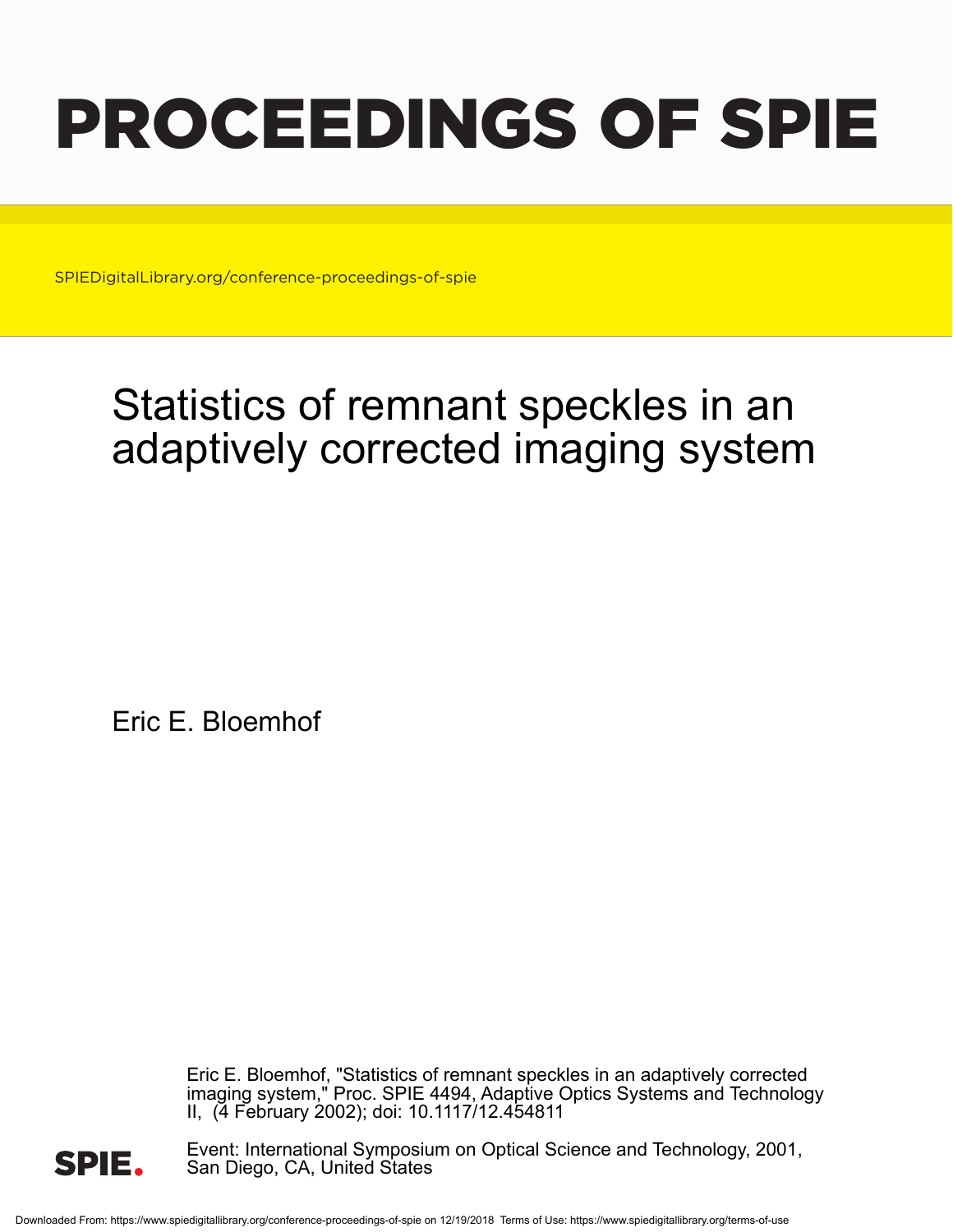### Statistics of Remnant Speckles in an Adaptively Corrected Imaging System

E. E. Bloemhof<sup>a</sup>

<sup>a</sup>Palomar Observatory, California Institute of Technology, Pasadena, CA 91125 USA

#### ABSTRACT

Understanding the statistics of remnant speckles in the halo of an adaptively-corrected point-spread function is critically important to using adaptive optics in high-dynamic-range searches for faint companions. It has been clear for some time that photon (Poisson) statistics alone do not adequately account for noise in the halo, as the coherent nature of speckles gives them a temporal persistence that leads to a much larger noise contribution, termed "speckle noise". I consider in this paper the physical mechanism for speckle formation, and show that residual speckles, in the case of highly corrected adaptive optics systems, tend to be "pinned" to secondary maxima ("Airy rings") in the underlying diffraction-limited point-spread function, affecting their spatial distribution in an important way. Further, in current practical adaptive optics systems, the structure of the Airy rings will shift over relatively short time scales in response to flexure-induced non-common-path errors, modifying the temporal evolution of the statistics of the speckle distribution as well.

Keywords: adaptive optics, speckles

#### 1. INTRODUCTION

Adaptive optics systems are becoming operational on a number of large telescopes. In conditions of reasonably good initial (uncorrected) seeing, they are able to deliver diffraction-limited performance at near-infrared wavelengths for apertures in the 5- to 10-meter class. By their very nature, adaptive optics systems continually alter the pointspread function of the telescope: roughly, they concentrate a fraction  $S$ , the Strehl ratio, of the light from the spatially-extended, temporally-varying halo, which is subject to atmospheric seeing fluctuations, into a more compact distribution corresponding to the diffraction pattern of the telescope's aperture. This diffraction-limited "core"is generally reasonably stable, though characterized by slow drifts over minutes of time, and subject to more rapid variations as well if the strength or nature of the underlying seeing varies. The distribution of remnant light in the halo, which has not been concentrated into the core by the adaptive correction, remains more highly variable, and is the subject of investigation of this paper.

In practice, even relatively high-quality adaptive corrections are currently characterized by Strehl ratios of only perhaps ∼ 60%, meaning that 40% of the total light from the source is still spatially dispersed in a fast-changing halo. Very ambitious adaptive optics system contemplated for the future, featuring deformable mirrors with thousands or tens of thousands of actuators, might produce Strehl ratios well above 90%. There will always be a halo of remnant speckles, even with such an "extreme" adaptive optics system, and understanding the complex statistical behavior of these halos, temporally and spatially, will be important to success with the ambitious observational tasks envisioned for these systems, particularly searching for faint companions (stars, substellar objects, or exosolar planets) in the vicinity of relatively bright stars<sup>1,2</sup>.

In this paper, I discuss the spatial statistical behavior of remnant speckles in a highly corrected adaptive optic imaging system. It has commonly been assumed that the post-correction speckles may be found randomly distributed anywhere within a smooth spatial envelope describable by a Gaussian or similarly smooth functional form. This distribution follows from experience gained in classical speckle interferometry, where no hardware correction of the image is involved. I show instead that speckles, when the adaptive correction is high, are found only at the positions of diffraction rings of the diffraction-limited point-spread function. This behavior is noticeable in experimental data at Strehl ratios of  $S \sim 60\%$ , is even more apparent in simulations at higher Strehl, and may be derived algebraically from the Fourier-optical expression for a diffraction-limited image.

Further author information: (Send correspondence to E.E.B.)

E.E.B.: E-mail: eeb@astro.caltech.edu

Adaptive Optics Systems and Technology II, Robert K. Tyson, Domenico Bonaccini, Michael C. Roggemann, Editors, Proceedings of SPIE Vol. 4494 (2002) © 2002 SPIE · 0277-786X/02/\$15.00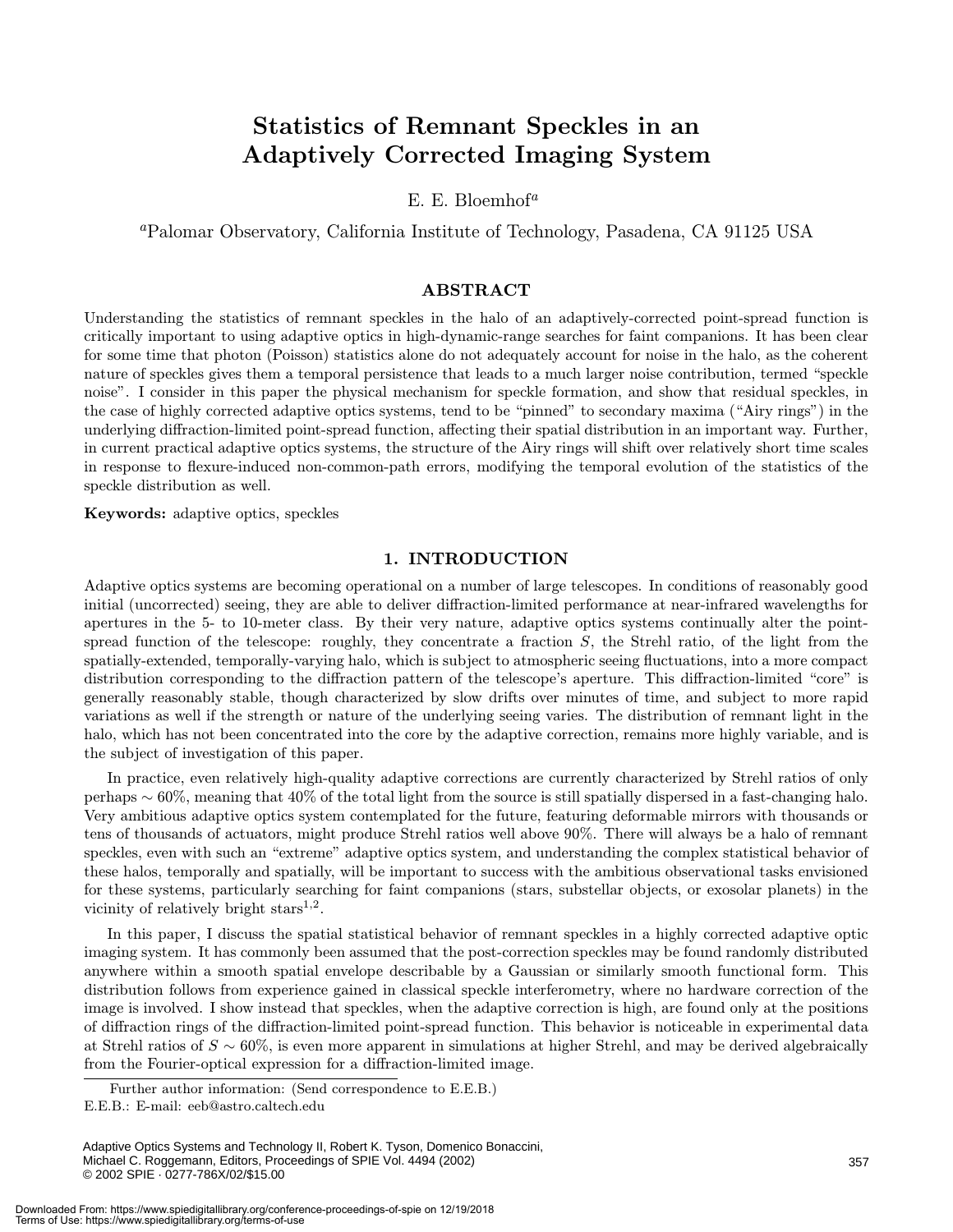Besides clarifying the fundamental physics of the adaptive imaging process, the insight into speckle behavior presented in this paper may have important practical applications to the search for faint companions. In particular, engineering a diffraction-limited point-spread function so that is has a region substantially free of secondary maxima will tend to sweep that same region free of speckles and hence of speckle noise, which is the dominant noise source affecting searches for faint companions. The tendency of speckles to localize only on "Airy"rings will also affect their motions in the focal plane and hence have an impact on their temporal statistics as well: speckles may be thought of as "pinned" to secondary maxima of the diffraction-limited point-spread function, causing an apparent lengthening of the time spent at a ring position.

#### 2. QUALITATIVE EXPLANATION OF THE ORIGIN OF SPECKLES

Focal-plane speckles have been familiar to optical astronomy since long before the advent of adaptive optics<sup>3</sup>. Seeing degrades the images of ground-based telescopes when the diameter of the telescope, D, substantially exceeds the transverse scale of atmopheric turbulence,  $r_0$ , which is a parameter describing the transverse scale over which atmospherically-degraded wavefronts remain roughly coherent. Then exposures longer than the timescale of atmospheric fluctuations exhibit a blur circle of size FWHM  $\sim \lambda/r_0$ , much larger than the diffraction-limited point-spread diameter of FWHM  $\sim \lambda/D$ . Multiple coherent patches of size  $r_0$  over the telescope pupil combine incoherently to produce the seeing blur circle.

If short exposures are made, the focal-plane blur spot is resolved into a number of bright and dark interference maxima and minima that move rapidly within the envelope of the blur spot. These structures can be as small as of order the diffraction limit of the telescope,  $\lambda/D$ , and they arise from chance phase coherence among a few  $r_0$ -size seeing cells on the telescope aperture that may be separated by distances as large as D. Since they carry diffraction-limited imaging information, they have been exploited in a number of "speckle interferometry" schemes to achieve spatial resolution higher than normally allowed by the atmosphere.

#### 3. NOISE IMPLICATIONS OF SPECKLES FOR ADAPTIVE OPTICS

Any adaptive optics system with Strehl ratio  $S$  less than unity will leave a fraction  $(1-S)$  of image power in a spatially-distributed speckle halo. The speckles remaining in the halo of the adaptively-corrected image are unusually problematic for companion searches. They move about as coherent entities, and hence cause brightness variations equal to their full intensity as they traverse a search region of interest; this is far worse than the photon noise (Poisson noise) from a single speckle, which is proportional to the square-root of the intensity of a speckle. For this reason, speckle noise is expected to be the limiting noise source in future searches that might be made using extremely high-correction adaptive optics systems. These systems may employ deformable mirrors with thousands or tens of thousands of actuators to achieve Strehl ratios in excess of 99%; there are some compelling reasons, such as spectroscopic capability, that observing exosolar planets with extreme adaptive optics may be attractive and may yield information not obtainable with current radial-velocity detection methods.

#### 4. EXPERIMENTAL EVIDENCE FOR INTERACTION BETWEEN SPECKLES AND THE DIFFRACTION-LIMITED PSF

Our experience with the Palomar adaptive optics system<sup>4-6</sup> has suggested that past assumptions about speckle behavior are incorrect, at least when the degree of adaptive correction is reasonably high. Figure 1 shows shortexposure remnant speckle patterns for moderately high (Strehl  $\sim$  30%) and high (Strehl  $\sim$  60%) adaptive correction. A computed diffraction-limited point-spread function is shown at upper left for comparison.

The high-Strehl data set, in particular, exhibits a tendency for individual speckles to lie on rings, presumably the secondary maxima of the underlying diffraction-limited point-spread function. This conclusion is supported by the occurrence of the brightest speckles along rings that are brightest in the diffraction-limited point-spread function (where the fractional obscuration by the secondary mirror causes radial beating in the point-spread function). These speckles are similar to the bright knots observed along the first Airy ring of the corrected point-spread function<sup>6</sup>, and in a general sense must also arise from residual aberrations, though there may be an instrumental component (e.g. flexure-induced non-common-path errors) to those aberrations.

The impression that speckles are occurring along rings of the diffraction-limited point-spread function, particularly at high Strehl, is further strengthened by the morphologies of many of the speckles, which appear to be arcs tracing out segments of Airy rings.

358 Proc. SPIE Vol. 4494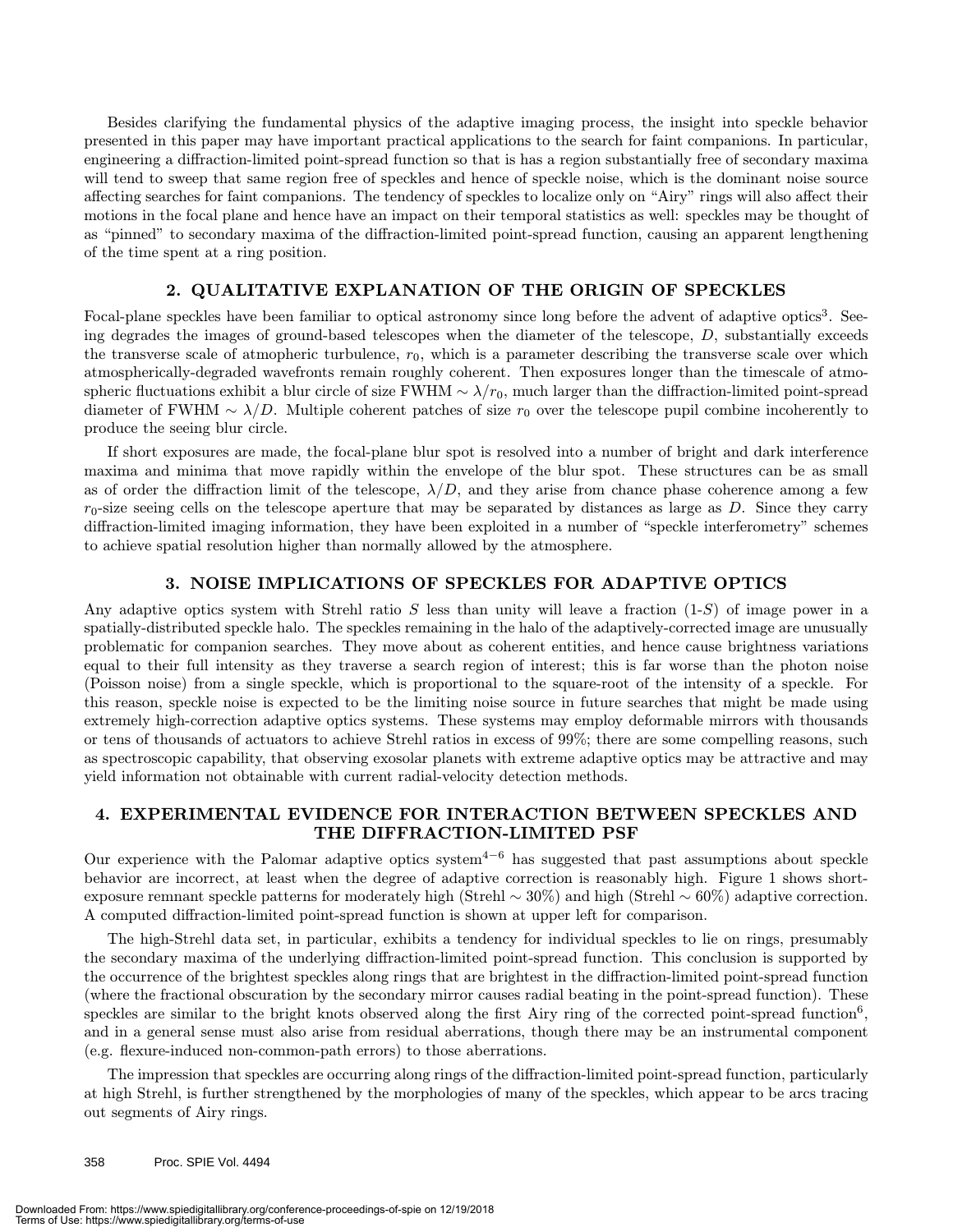

Figure 1. Examples of closed-loop images of a point source taken with the Palomar adaptive optics system. At upper left is a diffraction calculation of the ideal point-spread function from a 5-meter aperture with 36% central obscuration; the effects of spiders (secondary supports) are not included. The next three panels on the top row are successive short exposures at K  $(2.2 \mu m)$  under conditions giving Strehl ~ 30%. The bottom four panels are also successive short exposures at K, but under better atmospheric conditions giving Strehl  $\sim 60\%$ . Notice, particularly for the high-Strehl data, that speckles tend to lie on circular rings and may show arc-like morphology tracing out the underlying Airy rings.

#### 5. EVIDENCE FOR INTERACTION BETWEEN SPECKLES AND THE DIFFRACTION-LIMITED PSF FROM HIGH-STREHL SIMULATIONS

Even more convincing support for the idea that remnant speckles in a highly corrected adaptive optics imaging system are found only on rings (maxima) of the underlying diffraction-limited point-spread function may be found in simulations of atmospheric phase distortions. These simulations can explore a regime of higher Strehl ratio than is currently feasible with actual ground-based adaptive optics systems.

For this series of simulations, I used a Monte Carlo program to produce successive realizations of random atmospheric phase screens incorporating Zernike components  $Z_1$  through  $Z_{10}$  (tip, tilt, and the next eight lowest-order, non-trivial terms). The weights in which these components enter are chosen to correspond to a Kolmogorov power spectrum, with coefficients as given by Beckers7, although the detailed nature of the remnant phase aberrations is not important so long as they are small. An overall turbulent strength corresponding to a residual post-correction rms phase error of 0.35 radians, or a residual  $D/r_0 = 2$ , was chosen; this is equivalent to a Strehl ratio of 88%. The results of seven different realizations are shown in Figure 2 (the upper left panel is an ideal, diffraction-limited point-spread function calculated for the same telescope aperture, including effects of blockage by the secondary mirror and by its supports).

It is apparent that remnant speckles have a very strong tendency to appear on Airy rings. In some cases, the Airy rings are themselves slightly distorted by speckles; this does not occur when the correction is extremely high, as expected in the limit of very small phase perturbations.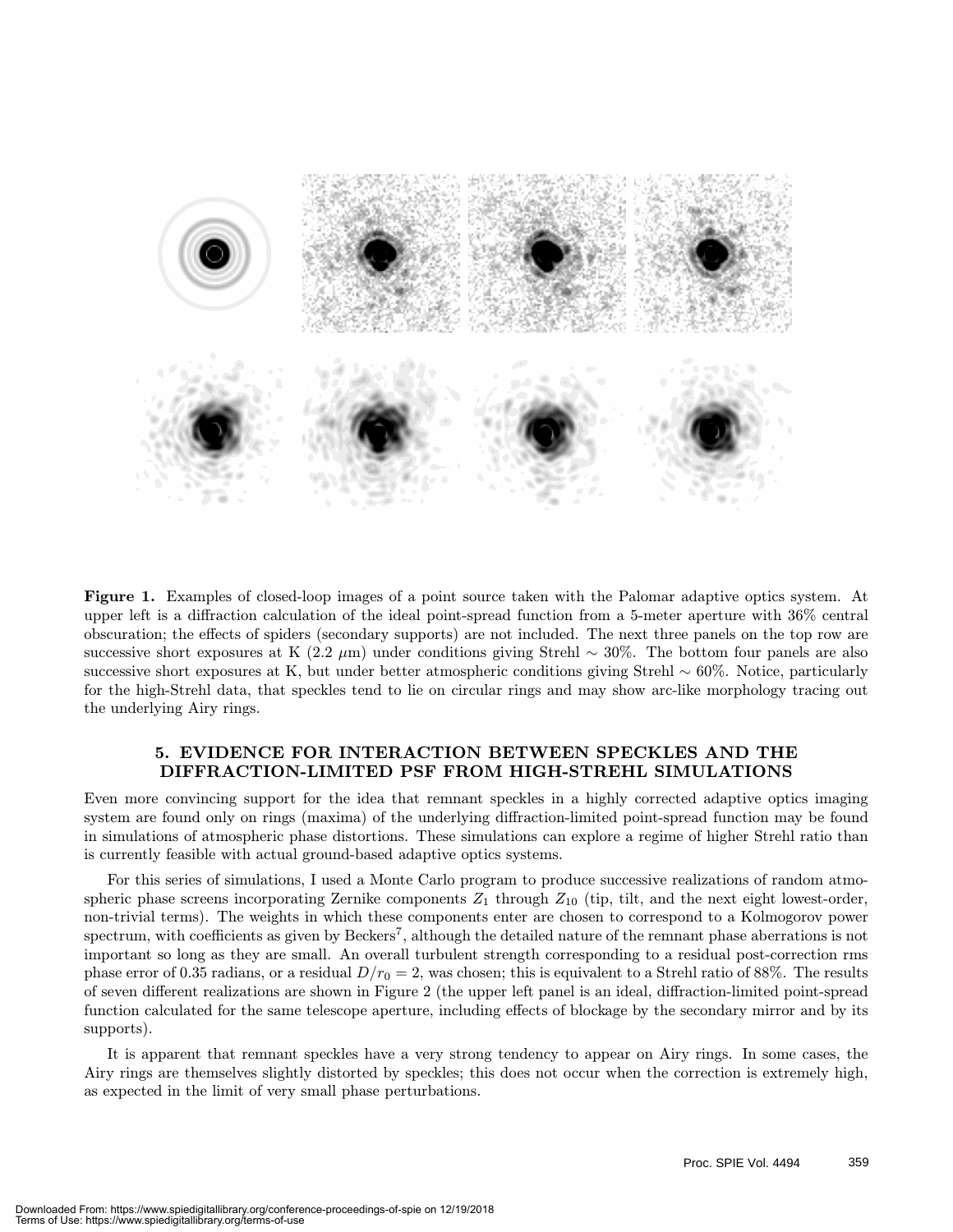

Figure 2. Numerical simulations of an adaptively corrected point-spread function degraded by atmospheric turbulence. The turbulence is modelled by random phase screens incorporating Zernike components  $Z_0$  through  $Z_{10}$  in ratios of strength corresponding to a Kolmogorov power spectrum. The upper left panel is a diffraction calculation of the point-spread function of an ideal telescope aperture, including 36% secondary obscuration and including the effects of the spiders (secondary supports). The Strehl assumed for these simulations is 88%, corresponding to a residual post-correction rms phase error of 0.35 radians, or a residual  $D/r_0 = 2$ . It is apparent that remnant speckles have a very strong tendency to appear on Airy rings. In some cases, the Airy rings are in turn slightly distorted by speckles (this does not occur when the correction is extremely high).

#### 6. ALGEBRAIC DEMONSTRATION OF THE CONNECTION BETWEEN SPECKLES AND THE DIFFRACTION-LIMITED PSF

To sees how the connection between remnant speckles and the diffraction-limited point-spread function arises, it is instructive to examine the Fourier-optical connection between the focal plane, where speckles appear, and the pupil plane of the telescope, where the phase aberrations from atmospheric turbulence that cause speckles are found. If the telescope is described by a real aperture function  $A(\xi,\eta)$  in pupil coordinates  $\xi$  and  $\eta$ , and phase aberrations over the pupil are described by a phase function  $\Phi(\xi, \eta)$ , then the focal-plane image will be<sup>8</sup>

$$
Image(x, y) = |F \cdot T \cdot \{A(\xi, \eta)e^{i\Phi(\xi, \eta)}\}|^2 \tag{1}
$$

Scintillation and any other effects that would change the amplitude of the wavefront are neglected here.

The above equation can be used to describe the residual images after correction by an adaptive optics system, if the phase function Φ is simply interpreted as the residual (uncorrected) phase. The situation being considered is an extremely high-quality correction, for which Φ is small (much less than a radian). One may then expand the exponential in equation (1), and continue to evaluate the algebra while keeping only terms up to terms linear in Φ:

$$
Image(x, y) = |F.T.\{A(\xi, \eta)e^{i\Phi(\xi, \eta)}\}|^2 \approx |F.T.\{A(\xi, \eta)[1 + i\Phi(\xi, \eta)]\}|^2 \qquad (\Phi \ll 1)
$$
\n(2)

360 Proc. SPIE Vol. 4494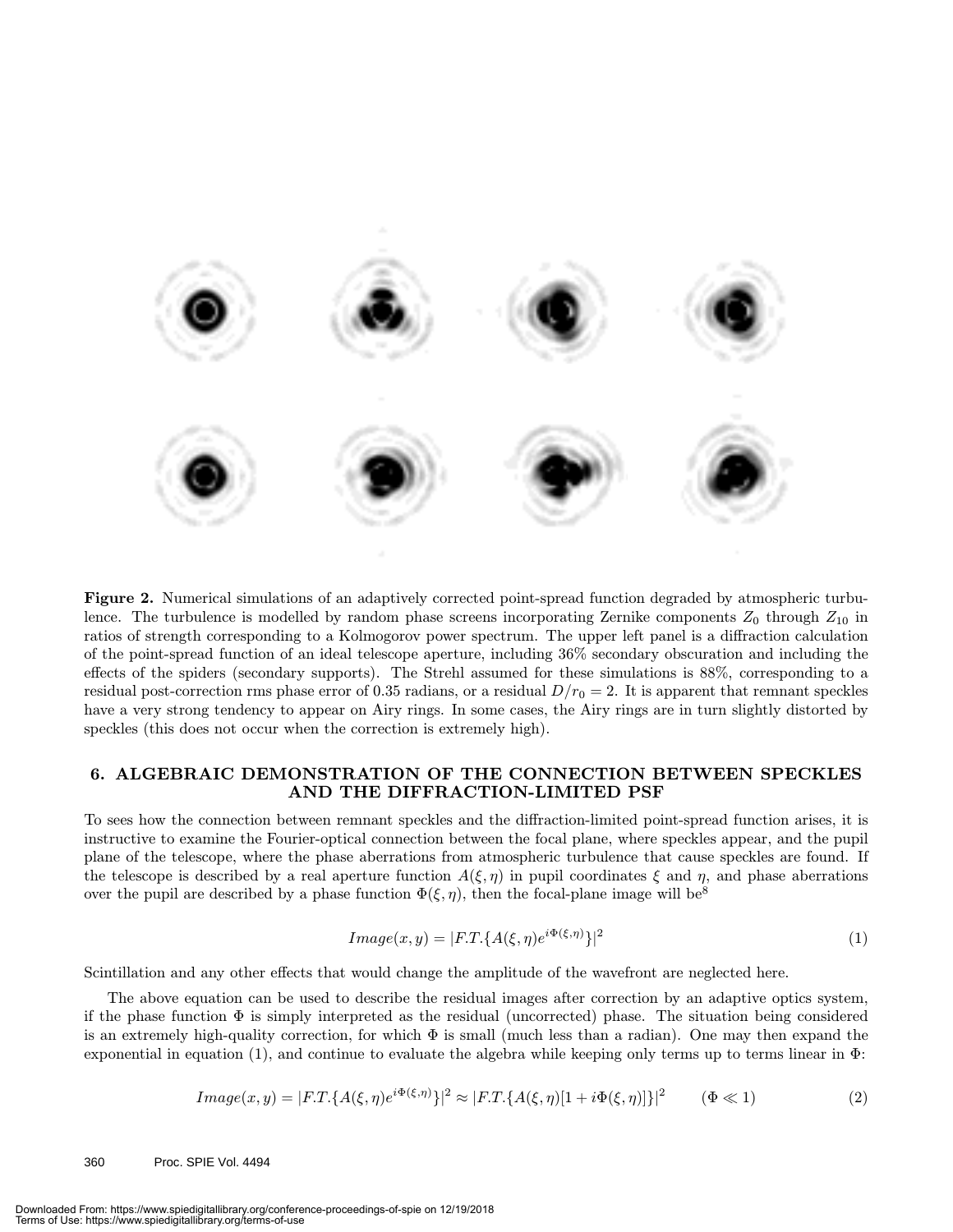$$
= |F.T.\{A(\xi,\eta)\} + F.T.\{iA(\xi,\eta)\Phi(\xi,\eta)\}|^2
$$
\n(3)

$$
= (F.T.\{A\} + iF.T.\{A\Phi\})((F.T.\{A\})^* - i(F.T.\{A\Phi\})^*)
$$
\n(4)

$$
\approx |F.T.\{A\}|^2 - iF.T.\{A\}(F.T.\{A\Phi\})^* + i(F.T.\{A\})^* F.T.\{A\Phi\} \tag{5}
$$

$$
= |F.T.\{A\}|^2 + 2Re[i(F.T.\{A\})^*F.T.\{A\Phi\}]
$$
\n(6)

$$
= |F.T.\{A\}|^2 + 2Re[i(F.T.\{A\})^*(F.T.\{A\} \star F.T.\{\Phi\})]
$$
\n(7)

The first term in the last equation is the diffraction-limited point-spread function, which may be denoted  $PSF_0$ , so

$$
Image = PSF_0 + 2Re[i(F.T.\{A\})^*(F.T.\{A\} \star F.T.\{\Phi\})]
$$
\n(8)

The second term involves a convolution between the Fourier transforms of the aperture function and the phase function; this convolution will be at least as broad as some spatial scales characteristic of each. In the case of the aperture function, the width is related to the diffraction limit of spatial resolution, while phase aberrations will cause additional focal-plane smearing on a scale given by their Fourier transforms.

The multiplication of the second term (the small correction term) in equation (8) by the amplitude of the Fourier transform of the aperture function impresses upon it the structure of the diffraction-limited point-spread function, to which it is related by a squared modulus; its zeroes and maxima will be at the same positions as those of the diffraction-limited point-spread function. So the speckles that correspond to the small perturbations to the Airy pattern will occur only on the rings of the Airy pattern.

#### 7. CONCLUSION

The connection between remnant speckles in a highly-corrected adaptive optics system and the underlying diffractionlimited point-spread function has been demonstrated with experimental data, simulated data, and Fourier-optical imaging theory. Speckles in the highly-corrected case do not appear anywhere within a smooth Gaussian (or similar) envelope, but lie only on the rings of the underlying diffraction-limited point-spread function (which is here loosely called the "Airy"pattern, though that term is strictly appropriate only when the telescope aperture is an unobstructed circle).

This behavior of speckles is currently not widely recognized, but may have important applications to the problem of suppressing speckle noise, which is thought to be the dominant noise source that will hamper direct imaging of stellar companions and exosolar planets by future "extreme"adaptive optics systems. One may engineer the diffraction-limited point-spread function of an adaptive optics system by imposing arbitrary static aberrations on the deformable mirror, and it is possible in this way to create search regions that are free of Airy rings. According to the results presented in this paper, such regions will then be free of speckles and hence of speckle noise. More detailed discussion of these issues may be found in Bloemhof et al.  $(2001)^9$ .

Further work remains to be done to determine the practicality of this approach, and the degree of speckle-noise suppression that can be attained. Notwithstanding these questions, a more accurate model of the behavior of speckles in a highly corrected imaging system has been presented.

Further work must also be done to determine the combination of aberrations that are optimal for speckle noise suppression. It will be desirable to have search regions at arbitrary azimuth and radial separation from the peak of the point-spread function, to permit thorough searches for companions at unknown positions. Also, intentionally imposing static aberrations will in general reduce the height of the main lobe of the point-spread function, and thus reduce system sensitivity; selection of the best strategy must incorporate this effect (reduction of signal) in order to maximize signal-to-noise ratio for companion detection.